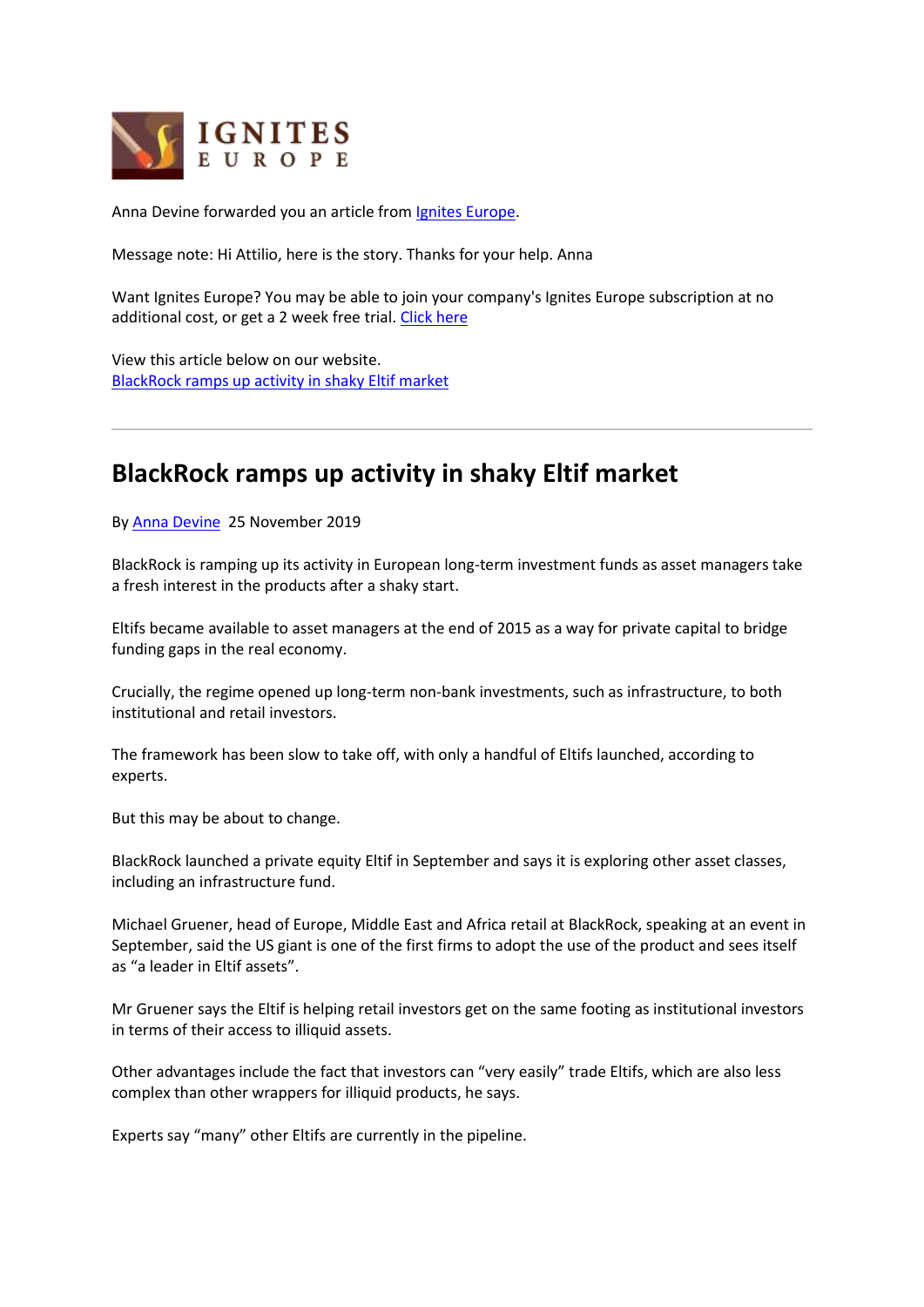'While one swallow doesn't make a summer, this recent activity could be the beginning of a trend in firms leveraging the Eltif structure.'

Sean Tuffy

Citi

Silke Bernard, chairperson of Alfi's working group, says she knows of some "very big international players" that are trying to access private wealth through the long-term product.

"Private money is looking with fresh interest into the Eltif," she says.

Ms Bernard adds that asset managers are beginning to realise that the Eltif could be one of the "only" ways to match private wealth with illiquid assets in an "efficient" way in Europe.

Trying to do so through another type of retail product, such as a Ucits or alternative investment funds, can be "extremely burdensome" from a regulatory perspective, she says.

According to Attilio Veneziano, a regulatory lawyer and author of Deepening the Single Market in Europe, the Eltif regulation introduces a more streamlined concept of marketing passport towards retail investors than seen within the Alternative Investment Fund Managers Directive framework.

Sean Tuffy, head of market and regulatory intelligence, custody fund services for Emea at Citi, says he too is starting to see some asset managers find ways to use the Eltif for certain investment strategies, such as private credit and private equity.

"While one swallow doesn't make a summer, this recent activity could be the beginning of a trend in firms leveraging the Eltif structure," he says.

Eurizon and Muzinch have both launched their first Eltifs this year for example.

David Zackenfels, senior legal adviser to the Association of the Luxembourg Fund Industry, says the Eltif may not have done that well to date because fund firms hesitated over being first adopters.

Mr Tuffy adds that the fund industry initially found the framework "overly engineered and too prescriptive".

"However, as the BlackRock launch shows, despite years of inaction, it may be too soon to write off Eltifs completely," Adrian Whelan, senior vice-president at Brown Brothers Harriman, says.

Mr Whelan adds that the reason Eltifs have not yet gotten off the ground is because they have "struggled to find balance" between the long-term financing stability required by real assets and the liquidity needs of retail investors.

He warns that the broader theme of retail investors being allowed access to more illiquid asset classes has "really reared its head in recent times" as a result of prolonged low growth, low interest rates and a hunt for long-term value.

Retail investors trapped in the Woodford Equity Income fund, a daily dealt Ucits fund holding hardto-sell assets, has intensified the spotlight on whether retail investors are appropriate investors in such assets.